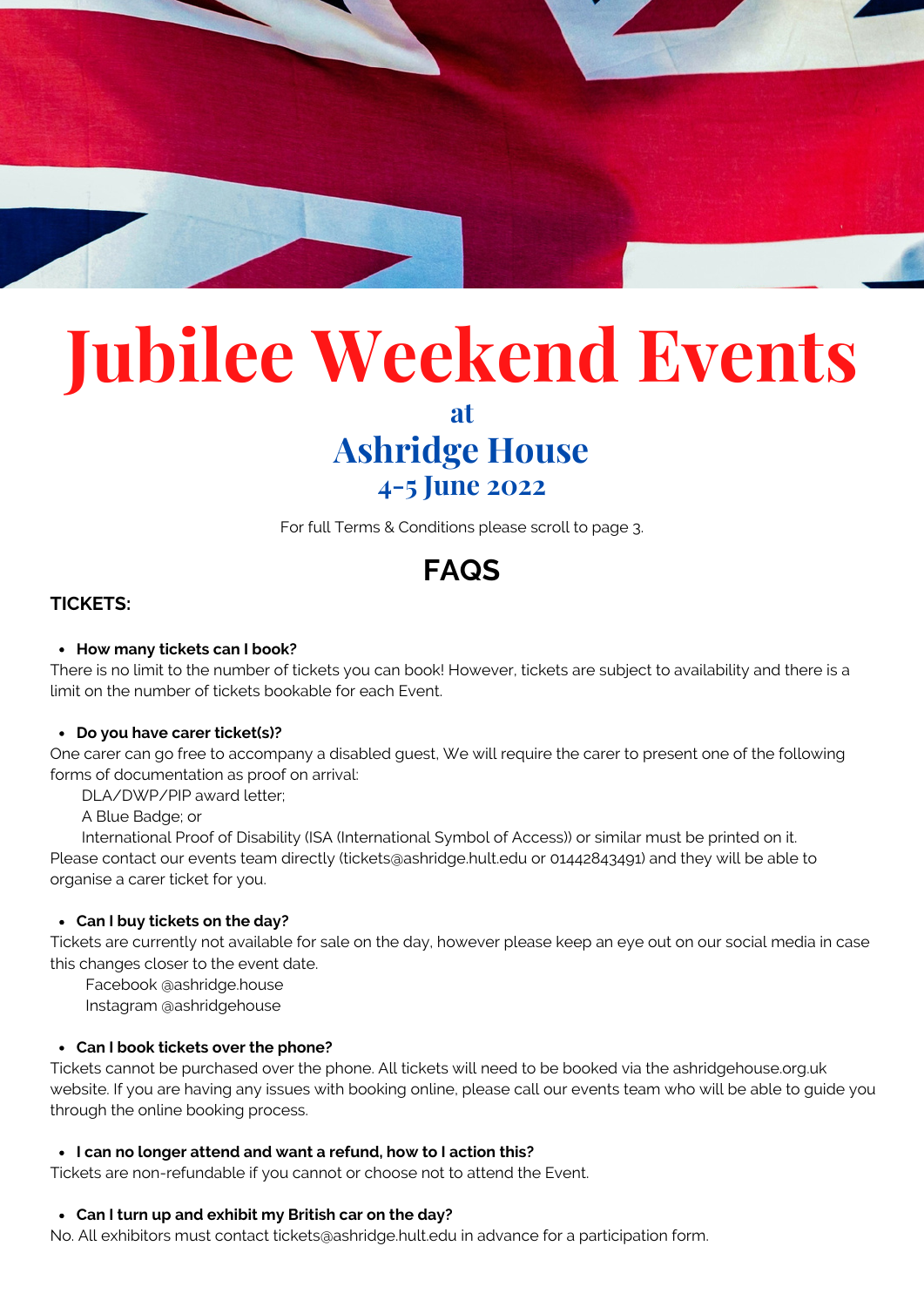# **THE EVENT:**

# **I would like to add more tickets on to my order - how do I do this?**

Extra tickets will need to be purchased online, subject to availability.

# **Where are the Jubilee Weekend Events?**

The Best of British Car Show (4 June) takes place on the North Lawn of Ashridge House. Public parking and exhibition parking will be on this field.

The Jubilee Dinner & Party (4 June) takes place in the Main House and Courtyard. Dinner will be served in a heritage room, followed by an open air party in the courtyard.

The Giant Jubilee Picnic (5 June) takes place on the North Lawn of Ashridge House. Public parking and picnic areas will be on this field.

# **How do I get there?**

# Please see Google map location [here](https://www.google.co.uk/maps/place/Ashridge+House/@51.7992465,-0.5649096,16z/data=!4m5!3m4!1s0x487645769278a115:0x7e34994d20bf91ed!8m2!3d51.7992432!4d-0.5605322).

If you are arriving by public transport, our nearest train station is Berkhamsted or Tring (connections from London Euston) and Ashridge House is a short taxi ride from these stations. Further information on our location can be found under the 'contact us' section on our website.

# **I am arriving by car, is there parking available on site?**

Parking for The Best of British Car Show & The Giant Jubilee Picnic is on the North Lawn at Ashridge House. Parking for the Jubilee Dinner & Party is in the Visitors Car Park directly in front of the main entrance to the house. Parking for all Events is free.

# **Is there disabled access and disabled parking on site?**

Disabled parking is closest to the respective entrances to each event. Parking is free to drivers with a disability and displaying the Blue Badge.

The Best of British Car Show & The Giant Jubilee Picnic are open air Events presented in the natural landscape at Ashridge House. There are no steps anywhere, although there are natural undulations to the ground that may be difficult for some wheelchairs.

The Jubilee Dinner & Picnic takes place in the Main House & Courtyard, for which there is disabled access throughout.

# **How do I receive tickets?**

You will receive a digital ticket, not a printed ticket. You can print this yourself however we will accept both digital and printed tickets on the day. Tickets must be presented for admission to each respective event.

# **Are dogs welcome?**

Dogs on leads are welcome to both The Best of British Car Show and The Giant Jubilee Picnic. Owners are expected to clean up after their dogs. Anyone seen not doing so may be asked to leave the Event(s).

Dogs are not permitted at the Jubilee Dinner & Party.

# **Is the Hunt pram and wheelchair friendly?**

The Best of British Car Show and The Giant Jubilee Picnic are both presented in the natural landscape in the grounds at Ashridge House. Visitors will walk along through a mown field to access the Events. Although most parts of the of the Events are accessible, some areas may not be suitable for all pushchairs and buggies.

# **Will there be food and drink available?**

Yes! We will be celebrating the diversity of Great Britain with a variety of food and drinks vendors selling various cuisines at both The Best of British Car Show and The Giant Jubilee Picnic.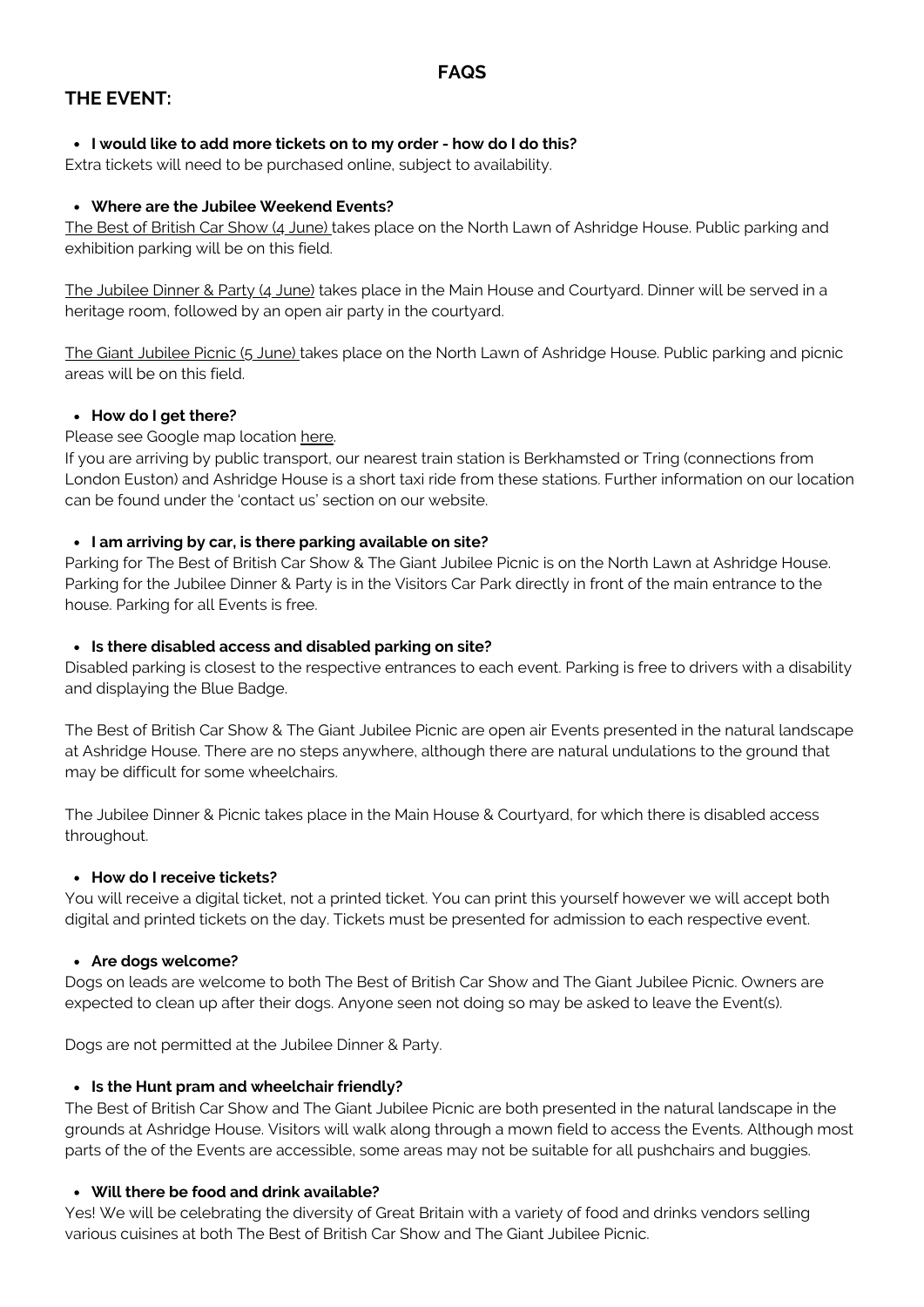# **THE EVENT:**

# **Are there toilet facilities available?**

Yes! Toilets facilities will be available at the Event and are serviced regularly.

#### **Does my ticket include entrance to the gardens at Ashridge House?**

No, but entry can be purchased from the Bakehouse cafe on Saturday 4 June until 5pm. The gardens are closed to the public on Sunday 5 June due to a private function.

# **Terms & Conditions for Event Tickets**

#### **Definitions**

In these terms and conditions, the following words shall have the following meanings:

- 'Ashridge House', 'Us' or 'We' means Ashridge Executive & Organisation Development Limited
- 'Event' refers to "Jubilee Weekend Events" by Ashridge House: 'The Best of British Car Show', 'Jubilee Dinner & Party' and 'The Giant Jubilee Picnic', which are all ticketed events.
- 'Site' refers to Ashridge House, Ashridge, Berkhamsted, Hertfordshire, England, HP4 1NS.
- 'Ticket provider' refers to 'Design My Night', a third party bookings processor.
- 'Payment processor' refers to 'Stripe', a digital payment processor.

#### **Contract**

By purchasing a ticket through Ashridge House/Ticket Provider's website you irrevocably agree to these terms and conditions. Ashridge House reserves the right to make alterations to the Event at any time and without notification.

#### **Amendments to Terms**

Ashridge House may amend these terms and conditions at any time. You should therefore verify this page regularly and review the full terms and conditions when making a booking. Your continued use of the website constitutes your agreement to these terms and conditions as amended.

#### **Tickets & Payment**

Tickets are offered subject to availability. Tickets can be purchased online in advance via our website. Tickets will not be available on the door for this event. All guests attending must bring a valid printed or digital ticket to be displayed on entry. Failure to do so will mean you will not be able to enter The Golden Goose Hunt event.

Please ensure you arrive on the correct date and time displayed on your ticket. Ashridge House reserves the right to refuse entry to anyone who does not have a valid ticket.

#### **Cancellation**

Events will not be cancelled in the event of poor or inclement weather. If it is necessary for us to cancel, we will notify guests using the email used to book the tickets and post a notification on our website or via social media or by a combination of the above. A full refund will be offered if we cancel the Event.

Ashridge House will not be held liable for any incidental costs that occur as a result of cancellation including but not exclusive to costs relating to: travel, hotel, restaurants or food and drink purchases. Ashridge House reserves the right to cancel the Event, in its entirety or part thereof,. for any reason.

#### **Tickets & Refunds**

Tickets are emailed to guests. A booking confirmation email will be sent at the time of booking and this booking confirmation email serves as the ticket for this event. We do not post tickets or booking confirmations. We cannot guarantee entry without the original purchase reference number and e-ticket. Tickets are sold for use by the buyer only (and their party) and are not for resale for commercial gain by the holder. We reserve the right to cancel tickets and refuse entry where this condition is breached, or where we have reason to suspect there is a breach.

> We are not able to offer exchanges or refunds once tickets have been purchased. We are also not able to offer refunds/duplicates on unwanted/lost tickets.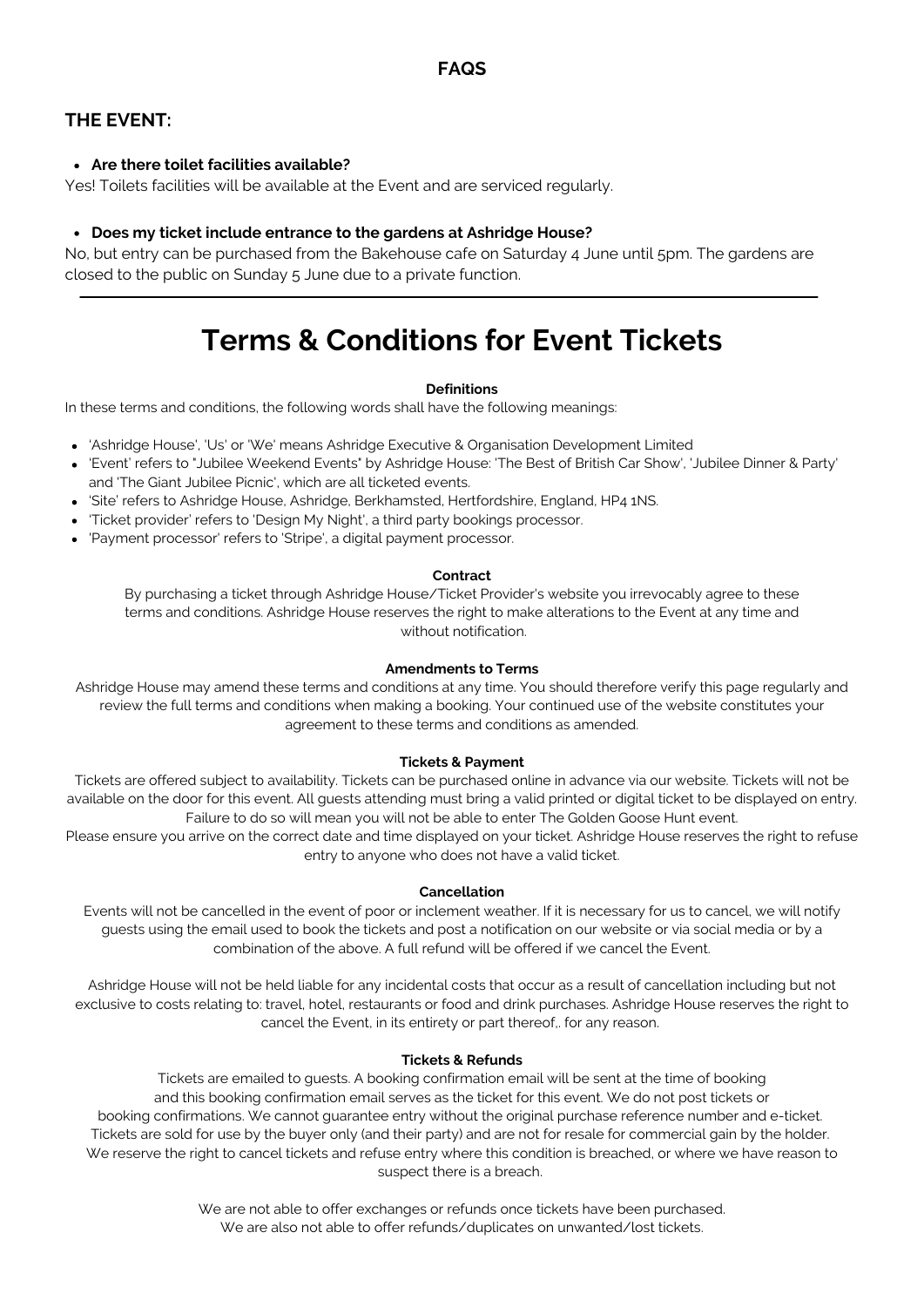#### **Covid-19**

Your booking must comply with the current Government guidance around Covid-19 applicable to England. Tickets are nonrefundable if you are unable to attend due to becoming infected with Covid-19, have been in close contact with someone infected with Covid-19, and/or are self-isolating, or have symptoms of Covid-19. We ask you are respectful of other guests and keep a safe distance from others around the Hunt.

Tickets are non-refundable in the event of a national lockdown.

#### **Weather**

This Best of British Car Show and The Giant Jubilee Picnic will be held outdoors with no access to the Main House. Rain, snow, temperature or low winds will not be considered a valid reason for cancellation unless they are considered to be a safety risk to guests, staff, or equipment.

Guests should always dress with the weather and time of year in mind. Guests who are unable to attend or who choose not to attend the Event because of predicted or actual weather are not eligible for a refund if the event goes ahead.

#### **Guest property**

Vehicles and guests' property are brought on to the Site at your own risk. Ashridge House does not accept responsibility for any loss, damage or theft of any item. Ashridge House will not be held responsible for any damage or loss of guests' property howsoever caused.

#### **Marketing & Event Photography**

Marketing emails will only be sent to individuals who have specifically given their permission to receive such offers from Ashridge House and third parties. All customers have the choice to opt-in or unsubscribe, from marketing emails and other communications at any time. Our mailing lists and customer information is not for sale however may be used by our partners and sponsors. By opting in to our marketing policy you agree to this. We reserve the right to contact all guests with event specific information in order to fulfil our contractual and business obligations in line with the Data Protection Act 2018.

Images from the Event may be used for promotional materials, publications, articles and for publicity/marketing purposes. We reserve the right to use any images from the Event for social media, for promotional use or business purposes for Ashridge House in any form or media. By attending our event you consent to being featured in our event photography.

#### **Confidentiality**

Your personal information will be handled with the utmost confidence. Ashridge House will adhere to all UK data protection, data transfer, data retention, and confidentiality regulations and always stores data sent to us in a secure manner. All personal and sensitive information that you send to us or forms part of our communications, will be kept confidential.

#### **Legal Liability**

Ashridge House takes every effort to ensure that information contained on its website is accurate. However, no liability is accepted arising from reliance upon information contained on these pages or any other information accessed via this website. We have no liability to you for any loss of profit, loss of business, business interruption, or loss of business opportunity. As required by law, our liability is not limited in the event of death or personal injury caused by our negligence or in relation to fraud or fraudulent misrepresentation.

#### **Force Majeure**

While every effort will be made by Ashridge House to fulfil your order, where accepted, the full performance of this contract is subject to variation or cancellation by Ashridge House consequent upon an act of God, war, strikes, riots, lock-outs or other labour disturbances, pandemic, epidemic, significant worsening of the situation relating to the COVID-19 virus, fire, flood, restrictions of the use of transport, fuel or power, requisitioning, shortage of material or transport or labour or any other cause beyond the control of Ashridge House. In the case of extreme bad weather conditions, Ashridge House reserves the right to cancel the event and offer an alternative date.